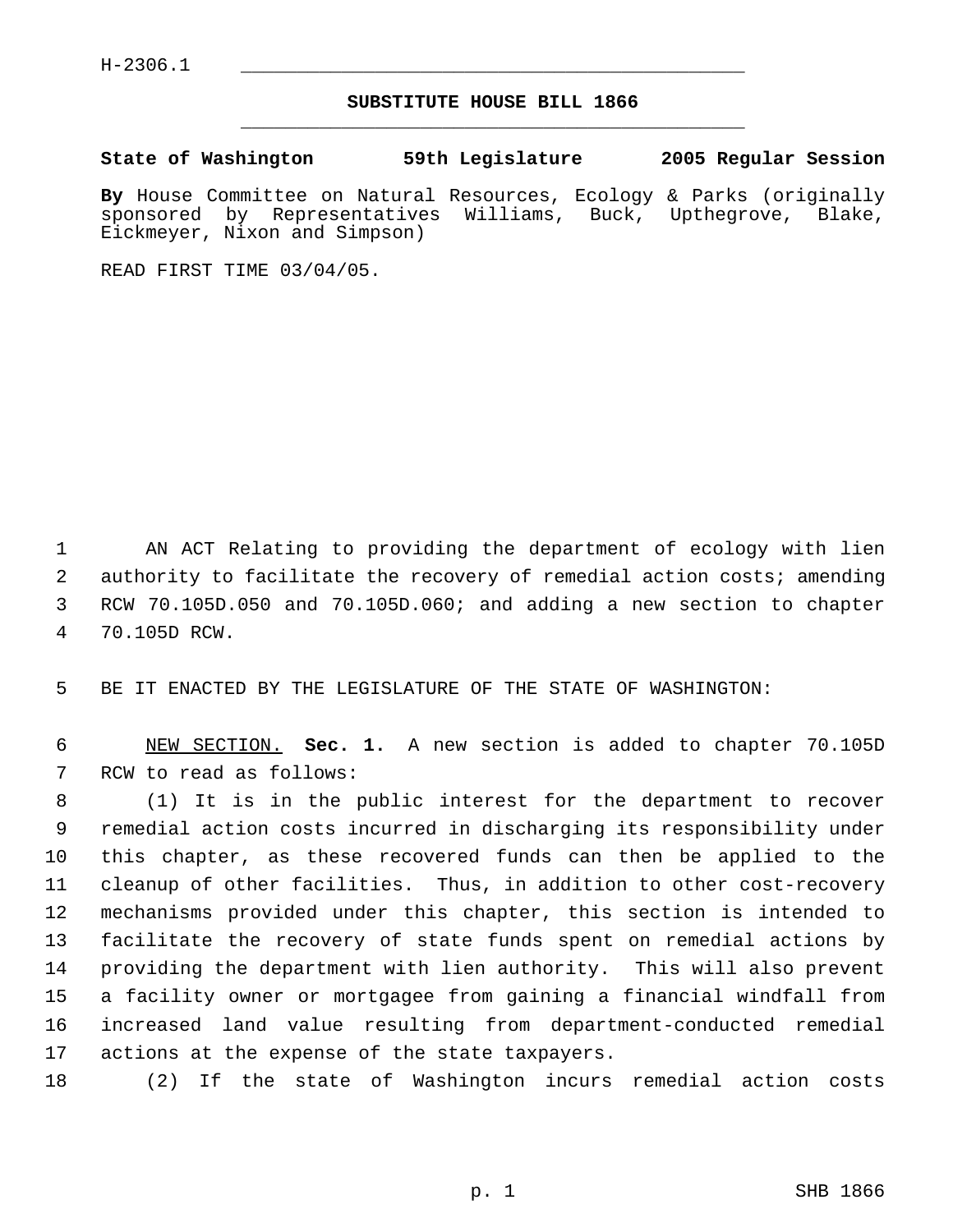relating to a remedial action of real property, and those remedial action costs are unrecovered by the state of Washington, the department may file a lien against that real property.

 (a) Except as provided in (c) of this subsection, liens filed under this section shall have priority in rank over all other privileges, liens, encumbrances, or other security interests affecting the real property, whenever incurred, filed, or recorded, except for the following liens:

(i) Local and special district property tax assessments; and

(ii) Mortgage liens.

 (b) Liens filed pursuant to (a) and (c) of this subsection shall not exceed the remedial action costs incurred by the state.

 (c)(i) If the facility is abandoned or the owner has failed to substantially comply with an order issued under this chapter, the department may choose to limit the amount of the lien to the increase in the fair market value of the real property that is attributable to a remedial action conducted by the department. The increase in fair market value shall be determined by subtracting the county assessor's value of the real property for the most recent year prior to remedial action being initiated from the value of the real property after remedial action. The value of the real property after remedial action shall be determined by the bona fide purchase price of the real property or by a real estate appraiser retained by the department. Liens limited in this way have priority in rank over all other privileges, liens, encumbrances, or other security interests affecting the real property, whenever incurred, filed, or recorded.

 (ii) For the purposes of this subsection, "abandoned" means there has not been significant business activity on the real property for three years or property taxes owed on the real property are three years in arrears prior to the department incurring costs attributable to this lien.

 (d) The department shall, when notifying potentially liable persons of their potential liability under RCW 70.105D.040, include a notice stating that if the department incurs remedial action costs relating to the remediation of real property and the costs are not recovered by the department, the department may file a lien against that real property under this section.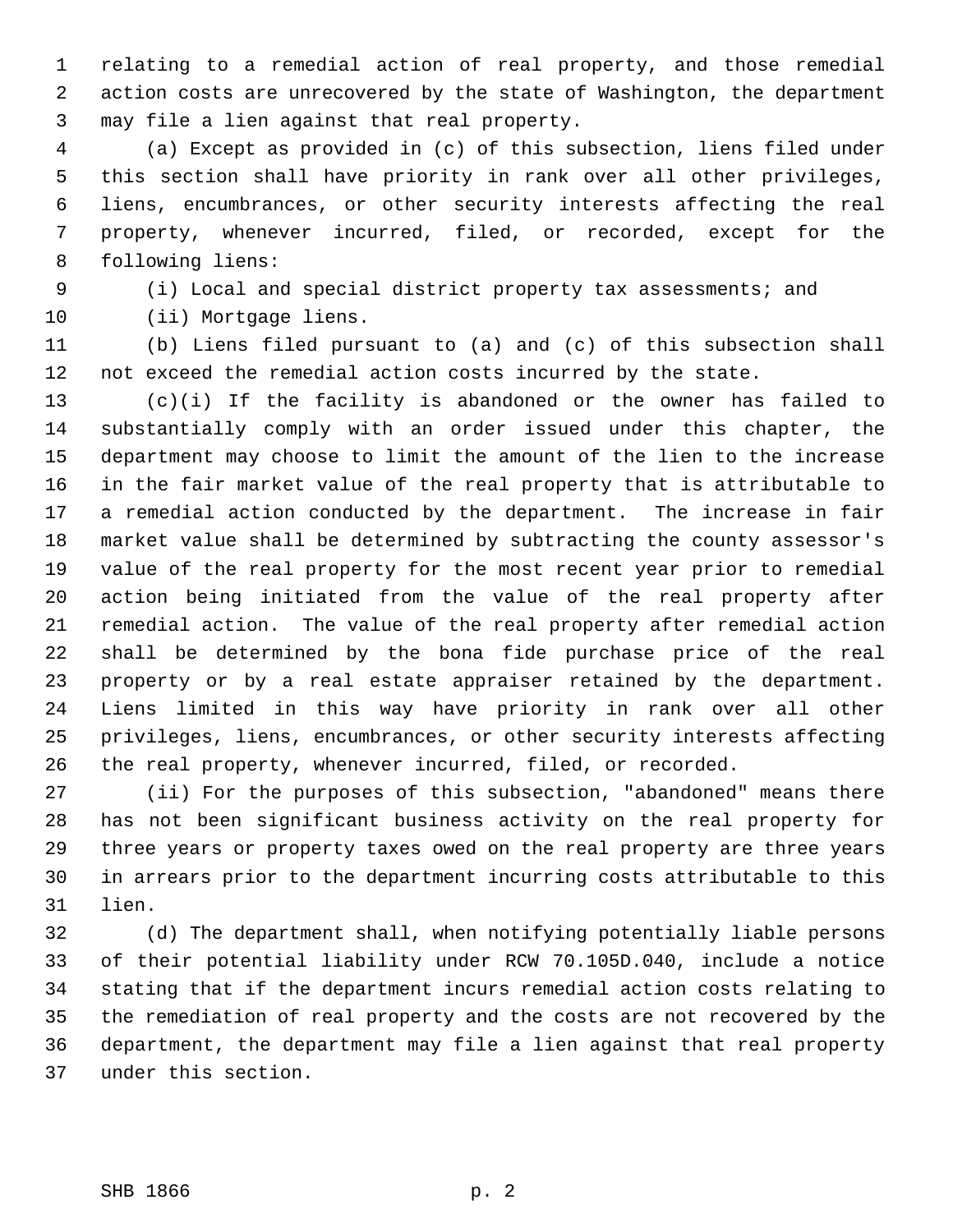(e) Except for emergency remedial actions, the department must provide notice to the following persons before initiating remedial actions conducted by persons under contract to the department on real property on which a lien may be filed under this section:

(i) The real property owner;

(ii) Mortgagees;

(iii) Lienholders of record;

 (iv) Persons known to the department to be conducting remedial actions at the facility at the time of such notice; and

 (v) Persons known to the department to be under contract to conduct remedial actions at the facility at the time of such notice.

 For emergency remedial actions, this notice shall be provided within thirty days after initiation of the emergency remedial actions.

 (3) Before filing a lien under this section, the department shall give the owner of real property on which the lien is to be filed and mortgagees and lienholders of record a notice of its intent to file a lien:

 (a) The notice required under this subsection (3) must be sent by certified mail to the real property owner and mortgagees of record at the addresses listed in the recorded documents. If the real property owner is unknown or if a mailed notice is returned as undeliverable, the department shall provide notice by posting a legal notice in the newspaper of largest circulation in the county the site is located. The notice shall provide:

(i) A statement of the purpose of the lien;

 (ii) A brief description of the real property to be affected by the lien;

 (iii) A statement of the remedial action costs incurred by the state related to the real property affected by the lien;

 (iv) A brief statement of facts showing probable cause that the real property is the subject of the remedial action costs incurred by the department; and

 (v) The time period following service or other notice during which any recipient of the notice whose legal rights may be affected by the lien may comment on the notice.

 (b) Any comments on the notice must be received by the department on or before thirty days following service or other provision of the notice of intent to file a lien.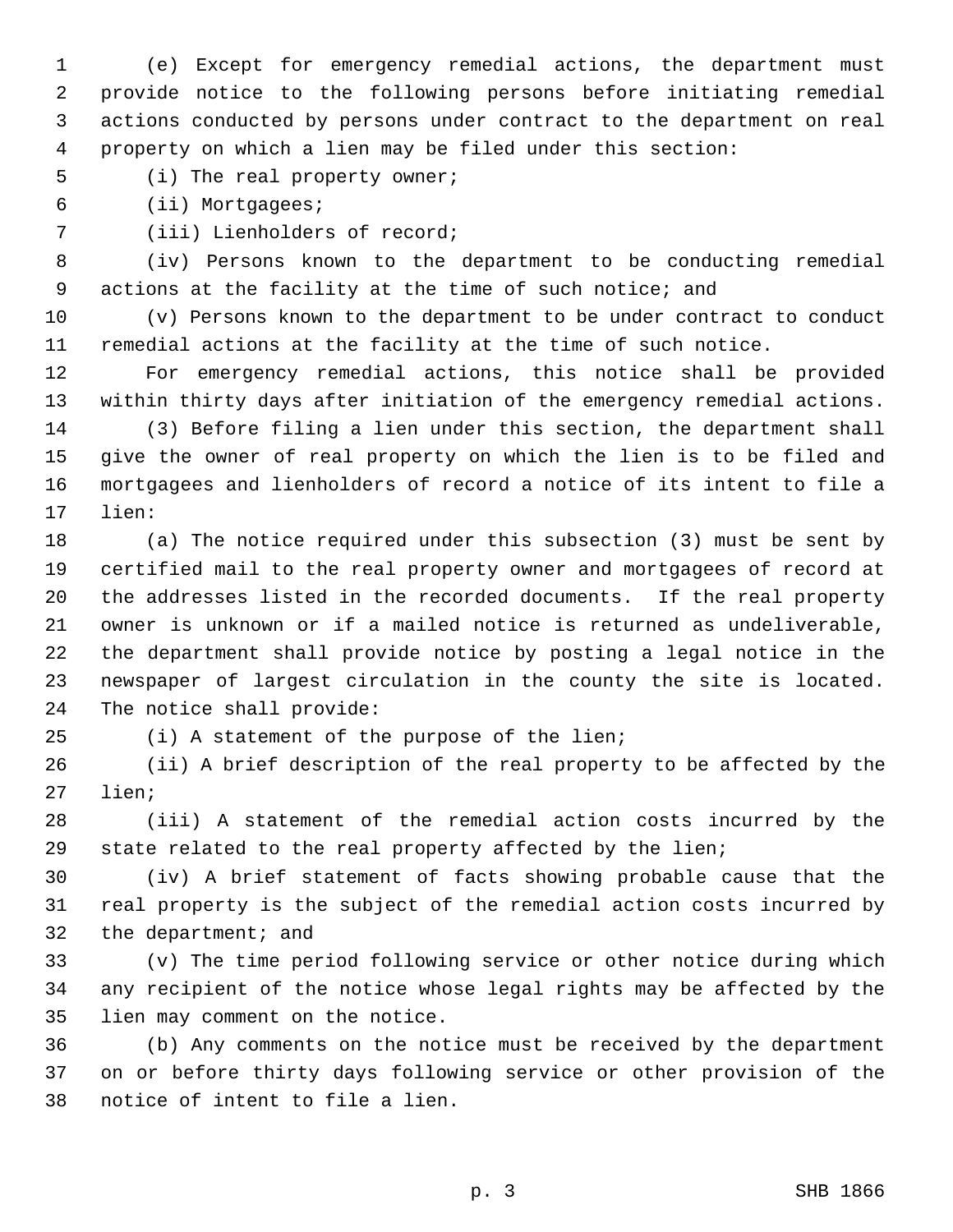(c) If no comments are received by the department, the lien may be filed on the real property immediately.

 (d) If the department receives any comments on the lien, the department shall determine if there is probable cause for filing the certificate of lien. If the department determines there is probable cause, the department may file the lien. Any further challenge to the lien may only occur at the times specified under RCW 70.105D.060.

 (e) If the department has reason to believe that exigent circumstances require the filing of a lien prior to giving notice under this subsection (3), or prior to the expiration of the time period for comments, the department may file the lien immediately. For the purposes of this subsection (3), exigent circumstances include, but are not limited to, an imminent bankruptcy filing by the real property owner, or the imminent transfer or sale of the real property subject to lien by the real property owner, or both.

 (4) A lien filed under this section is effective when a statement of lien is filed with the county auditor in the county where the real property is located. The statement of lien must include a description of the real property subject to lien and the amount of the lien.

 (5) Unless the department determines it is in the public interest to remove the lien, the lien continues until the liability for the remedial action costs have been satisfied through sale of the real property or other means agreed to by the department.

 (6)(a) This section does not apply to real property owned by a local government or special purpose district or real property used solely for residential purposes and consisting of four residential units or less at the time the lien is recorded. This limitation does not apply to illegal drug manufacturing and storage sites under chapter 64.44 RCW.

 (b) If the real property owner has consented to the department filing a lien on the real property, then only subsection (3)(a)(i) through (iii) of this section requiring notice to mortgagees and lienholders of record apply.

 **Sec. 2.** RCW 70.105D.050 and 2002 c 288 s 4 are each amended to read as follows:

 (1) With respect to any release, or threatened release, for which the department does not conduct or contract for conducting remedial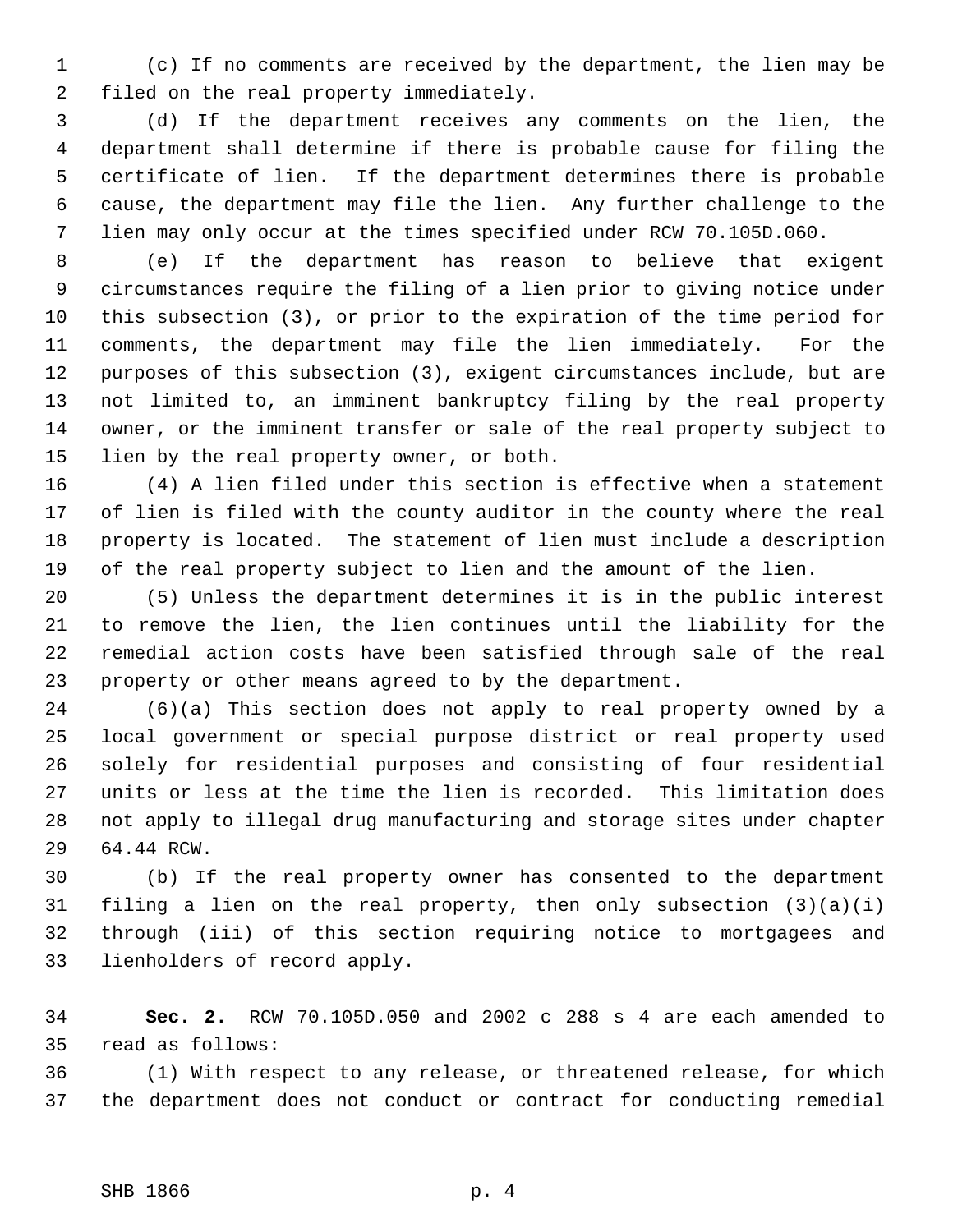action and for which the department believes remedial action is in the public interest, the director shall issue orders or agreed orders requiring potentially liable persons to provide the remedial action. Any liable person who refuses, without sufficient cause, to comply with an order or agreed order of the director is liable in an action brought by the attorney general for:

 (a) Up to three times the amount of any costs incurred by the state as a result of the party's refusal to comply; and

 (b) A civil penalty of up to twenty-five thousand dollars for each day the party refuses to comply.

 The treble damages and civil penalty under this subsection apply to all recovery actions filed on or after March 1, 1989.

 (2) Any person who incurs costs complying with an order issued under subsection (1) of this section may petition the department for reimbursement of those costs. If the department refuses to grant reimbursement, the person may within thirty days thereafter file suit and recover costs by proving that he or she was not a liable person under RCW 70.105D.040 and that the costs incurred were reasonable.

 (3) The attorney general shall seek, by filing an action if necessary, to recover the amounts spent by the department for investigative and remedial actions and orders, and agreed orders, including amounts spent prior to March 1, 1989.

 (4) The attorney general may bring an action to secure such relief as is necessary to protect human health and the environment under this chapter.

 (5)(a) Any person may commence a civil action to compel the department to perform any nondiscretionary duty under this chapter. At least thirty days before commencing the action, the person must give notice of intent to sue, unless a substantial endangerment exists. The court may award attorneys' fees and other costs to the prevailing party in the action.

 (b) Civil actions under this section and RCW 70.105D.060 may be brought in the superior court of Thurston county or of the county in which the release or threatened release exists.

 (6) Any person who fails to provide notification of releases consistent with RCW 70.105D.110 or who submits false information is liable in an action brought by the attorney general for a civil penalty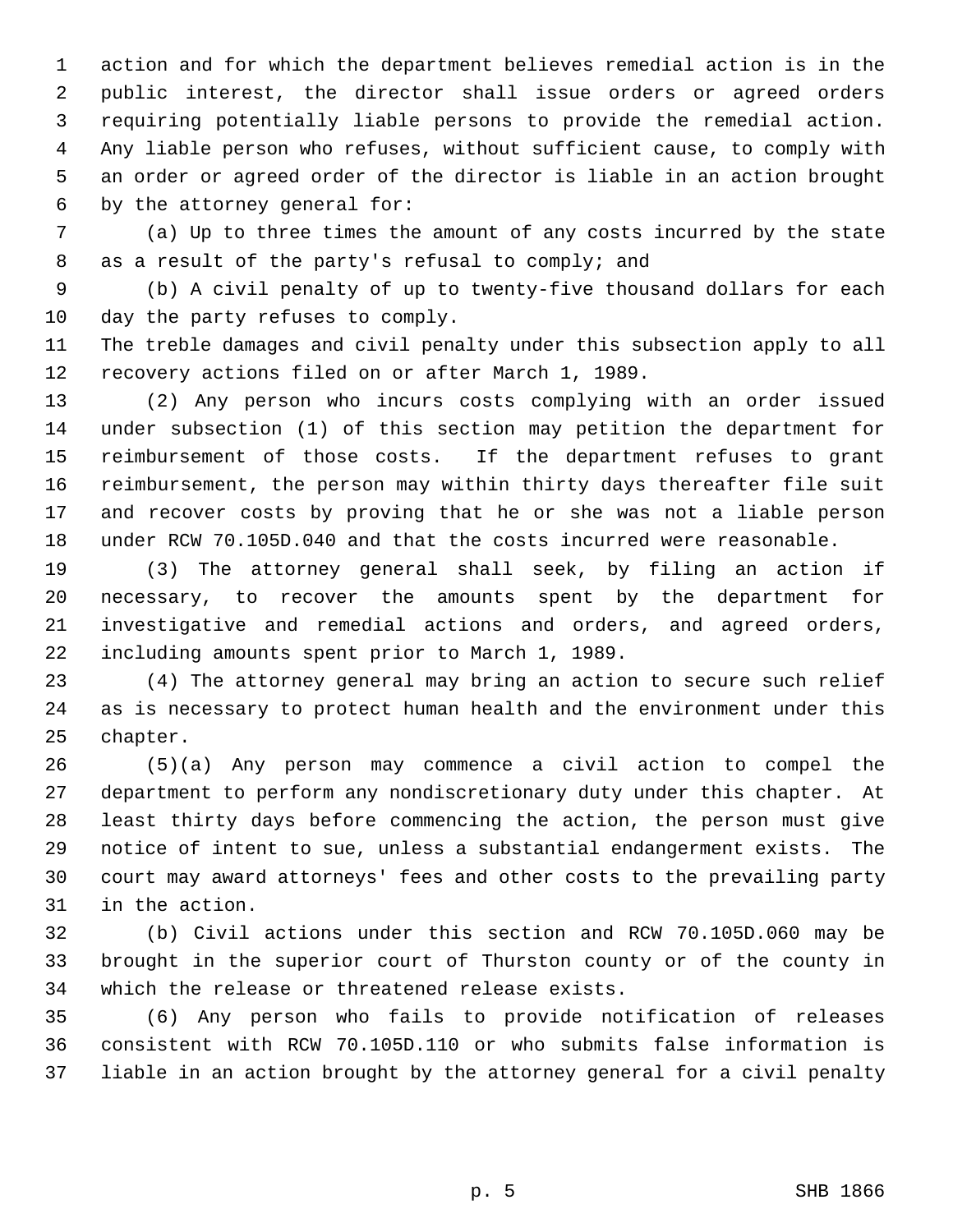of up to five thousand dollars per day for each day the party refuses to comply.

 (7) Any person who owns real property that is subject to a lien filed under section 1 of this act may petition the department to have 5 the lien removed or the amount of the lien reduced. If, after consideration of the petition and the information supporting the petition, the department decides to deny the request, the person may, within ninety days after receipt of the department's denial, file suit for removal or reduction of the lien. The person is entitled to removal of a lien filed under section 1(2)(a) of this act if they can prove by a preponderance of the evidence that the person is not a liable party under RCW 70.105D.040. The person is entitled to a 13 reduction of the amount of the lien if they can prove by a preponderance of the evidence:

 (a) For liens filed under section 1(2)(a) of this act, the amount 16 of the lien exceeds the remedial action costs the department incurred 17 related to cleanup of the real property; and

 (b) For liens filed under section 1(2)(c) of this act, the amount of the lien exceeds the remedial action costs the department incurred 20 related to cleanup of the real property or exceeds the increase of the fair market value of the real property solely attributable to the remedial action conducted by the department.

 **Sec. 3.** RCW 70.105D.060 and 1994 c 257 s 13 are each amended to read as follows:

 The department's investigative and remedial decisions under RCW 70.105D.030 and 70.105D.050, its decisions regarding filing a lien 27 under section 1 of this act, and its decisions regarding liable persons 28 under RCW 70.105D.020((<del>(8) and</del>)) (16), 70.105D.040, 70.105D.050, and 29 section 1 of this act shall be reviewable exclusively in superior court and only at the following times: (1) In a cost recovery suit under RCW 70.105D.050(3); (2) in a suit by the department to enforce an order or an agreed order, or seek a civil penalty under this chapter; (3) in a suit for reimbursement under RCW 70.105D.050(2); (4) in a suit by the 34 department to compel investigative or remedial action; ((and)) (5) in a citizen's suit under RCW 70.105D.050(5); and (6) in a suit for 36 removal or reduction of a lien under RCW 70.105D.050(7). Except in suits for reduction or removal of a lien under RCW 70.105D.050(7), the